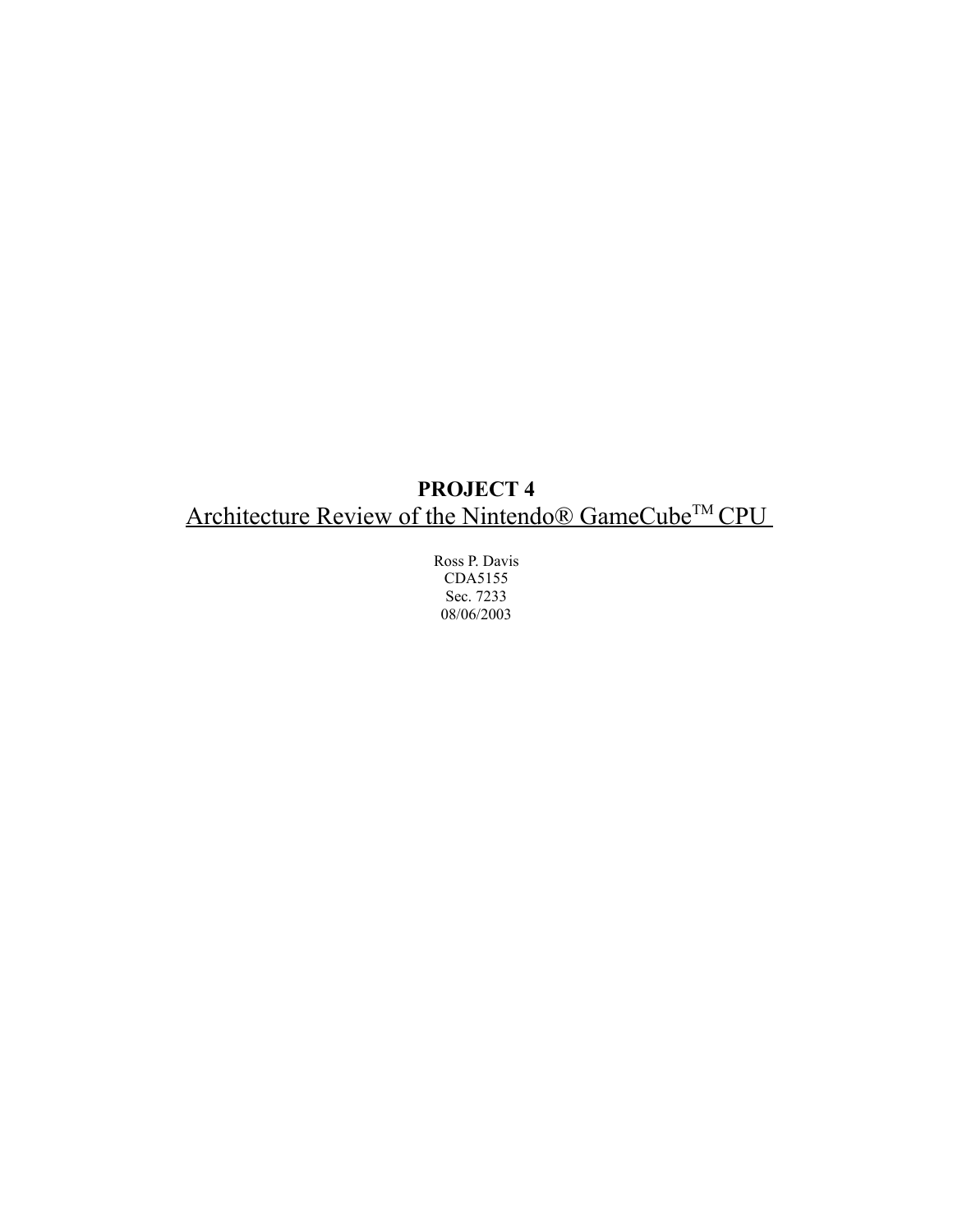#### **Introduction**

In this report, statements or sets of consecutive statements will be backed up by stating the reference from which I found them. This will be done by either explicitly stating the reference, or ending a sentence with "(reference #)" where "#" indicates the reference as it is numbered in the **References** section at the end of this report. Reference 3, the 750CXe user manual, is the primary reference for this report. If a statement does not have a reference, it can be assumed that the information was drawn from the user manual. In general, information taken from the user manual is marking with " $\vert \sharp \vert$ " where " $\sharp$ " indicates the page number in the user manual on which the information was found.

For Project #4 I have chosen the **Architecture Review** option in conjunction with the **Original Report Reviewing Literature Research** option. The Nintendo GameCube (GCN) uses a custom IBM PowerPC "Gekko" processor (reference 2). Unfortunately, details on the Gekko, like a user manual, are quite scarce and seem to be limited to overviews and press releases. Reference 1 provided the most detailed information, though the author admits that details on the Gekko are "sketchy". Many other technical articles I found on the Gekko often state verbatim the text in reference 1, as if all the authors copied it from the same source. Fortunately, all sources and press releases agree that the Gekko is based largely upon IBM's PowerPC 750CXe processor. The highly technical and detailed user manual for the 750CXe can be easily found on IBM's website (reference 3). Thus, the title of this report is something of a misnomer because I focus on the architecture of the 750CXe processor.

In the first section, I will provide a detailed discussion of the processor pipeline and functional units. The next section will contain information about how the 750CXe handles branching. The third section will give a brief overview of the processor's memory system and the final section will be composed of concluding remarks.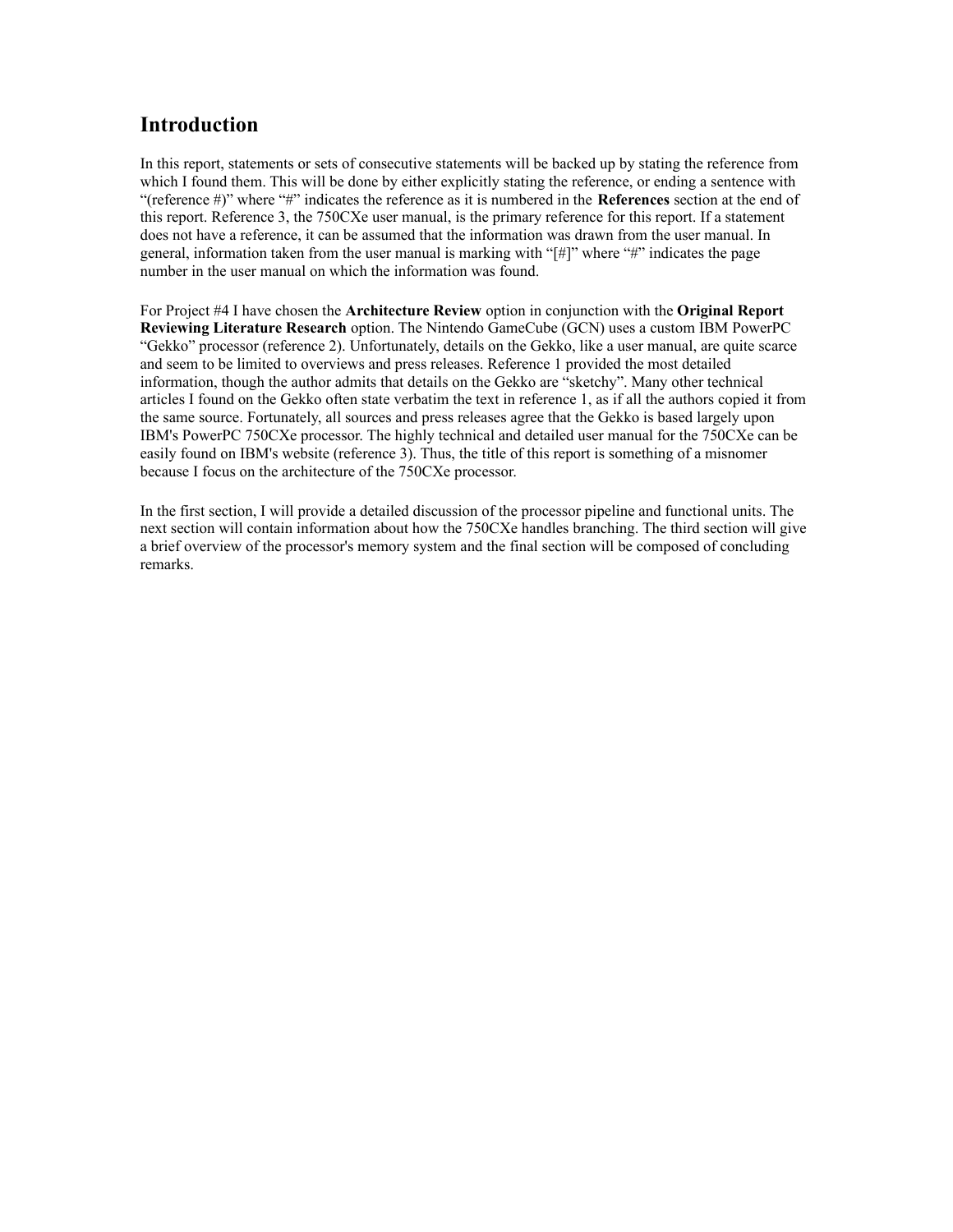### **Processor Pipeline**



The above is a picture of the Gekko processor as seen in reference 1. The Gekko runs at a modest (compared to today's processors) 485 Mhz and uses a RISC style instruction set. Reference 1 makes a point of mentioning that the RISC instruction set allows the Gekko to spend minimal time in the instruction decode phase, namely, one clock cycle. This is apparently not true of the Microsoft's Xbox which must spend several cycles decoding its more complicated instructions. The processor is equipped with thirty-two general purpose registers, and thirty-two 64-bit floating point registers. There are two 32-bit integer arithmetic-logic units (ALU) and a single 64-bit floating point ALU. According to the PowerPC user manual (reference 3), only one of the integer ALUs is capable of performing multiplies and divides, though I would not be surprised if the Gekko was made so that both ALUs could perform these operations. Each integer ALU is a 4-stage pipeline while the floating point ALU is seven stages (reference 1). In addition to these ALUs are a load-store unit and a branch prediction unit. It should be noted that information on how the Gekko differs from the 750CXe is scare. But reference 1 and reference 4 confidently state that about 40 instructions have been added. These instructions are special floating-point instructions designed to specifically aid in game performance.

The 750CXe pipeline is basically composed for four stages: fetch, decode/dispatch, execute, and complete. To draw parallels to what was taught in class, the fetch stage is obviously analogous to the instruction fetch (IF) stage. The decode/dispatch stage is a combination of instruction decode (ID) and issue (IS) stages. The execute stage (EX) is obvious, and the complete stage maps to the write back (WB) stage. Reference 3 contains an excellent diagram that I have duplicated below. This diagram shows the pipeline stages for the processor.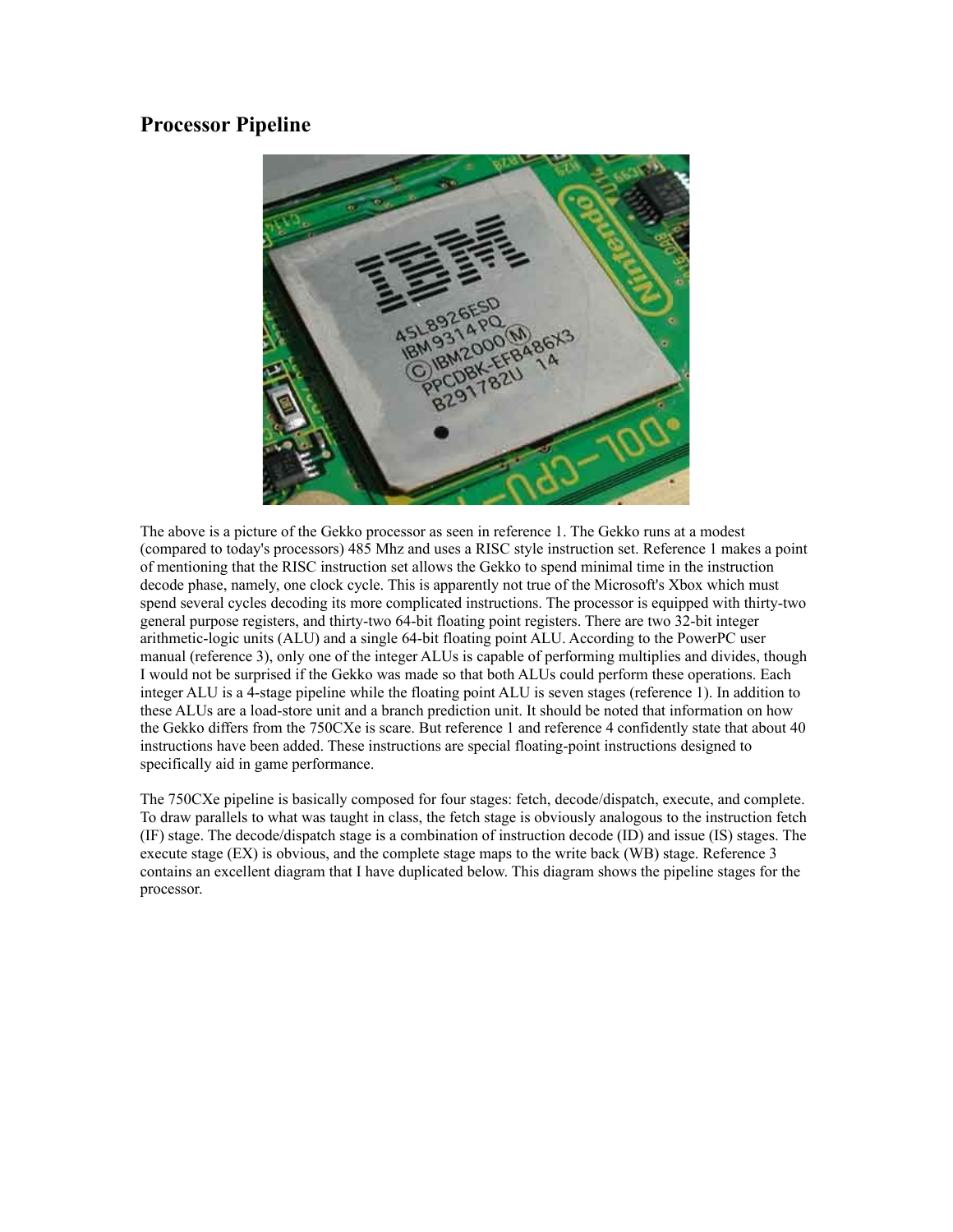

Figure 6-2. Superscalar/Pipeline Diagram

In the fetch stage (IF), an instruction is fetched from memory (the memory details will be discussed later) and placed in an instruction queue. This queue holds a total of six entries. From what I have learned in class I can speculate on the reason for this. There are bound to be pipeline stalls during the course of execution, but there is no reason that the IF stage should have to wait. By having six entries in the queue, the IF stage can continue to work even if another part of the pipeline has stalled. Additionally, this has a memory prefetch effect in terms of instructions. Instruction memory is basically requested before it is needed, giving the memory system more time respond.

As it turns out, the 750CXe is designed to keep its instruction queue full at all times. The queue can be populated with up to four instructions per fetch. The decode/dispatch (issue) stage happens instantly, meaning that it takes zero clock cycles. Three instructions may be issued at once assuming that one is a branch instruction. It should be noted that the three-instruction issue is somewhat misleading. In general, two instructions are issued from the front of the instruction queue to execution units during a clock cycle (assuming available resources). The possible third instruction is a branch instruction that can be thought of as coming from the rear of the queue. It issues out-of-order to the branch prediction unit (BPU) – branching will be discussed in the next section.

Moving on to the execute stage, I will discuss the integer ALUs (IU1 and IU2 in the diagram). Although reference 1 claims that the integer ALUs are pipelined, the user manual (reference 3) says that the ALUs are NOT pipelined. Either reference 1 is incorrect, or this is one of the differences between the 750CXe and the Gekko. But since the vast majority of integer instructions take only one clock cycle, it does not seem like there is much to gain by pipelining the integer ALUs. I believe that reference 1 means to say that the overall pipeline for an integer instruction is four stages (1 fetch stage, 1 issue stage, 1 INT stage, 1 complete stage). The instructions that take the most number of clock cycles at 19 are divides: divwu and divu. As previously mentioned, only IU1 is capable of performing multiplies and divides.

The floating point ALU is another unit in the execution stage. While reference 1 claims that the FPU has a seven-stage pipeline, reference 3 says that it is three stages. As with the integer pipeline, I believe reference 1 is referring to the overall pipeline, not just the FP ALU. If we look at the overall pipeline, we see that a floating point instruction does indeed have seven stages (1 fetch stage, 1 issue stage, 3 FP stages, 1 complete stage). It is interesting to note that several instructions (fdivs, fdiv, mtfsb0, mtfsb1, mtfsfi, mffs, and mtfsf) will completely block the FP pipeline. In other words, if one of these instructions enters the pipeline, no other FP instruction may enter the pipeline until it is clear. Most floating point instructions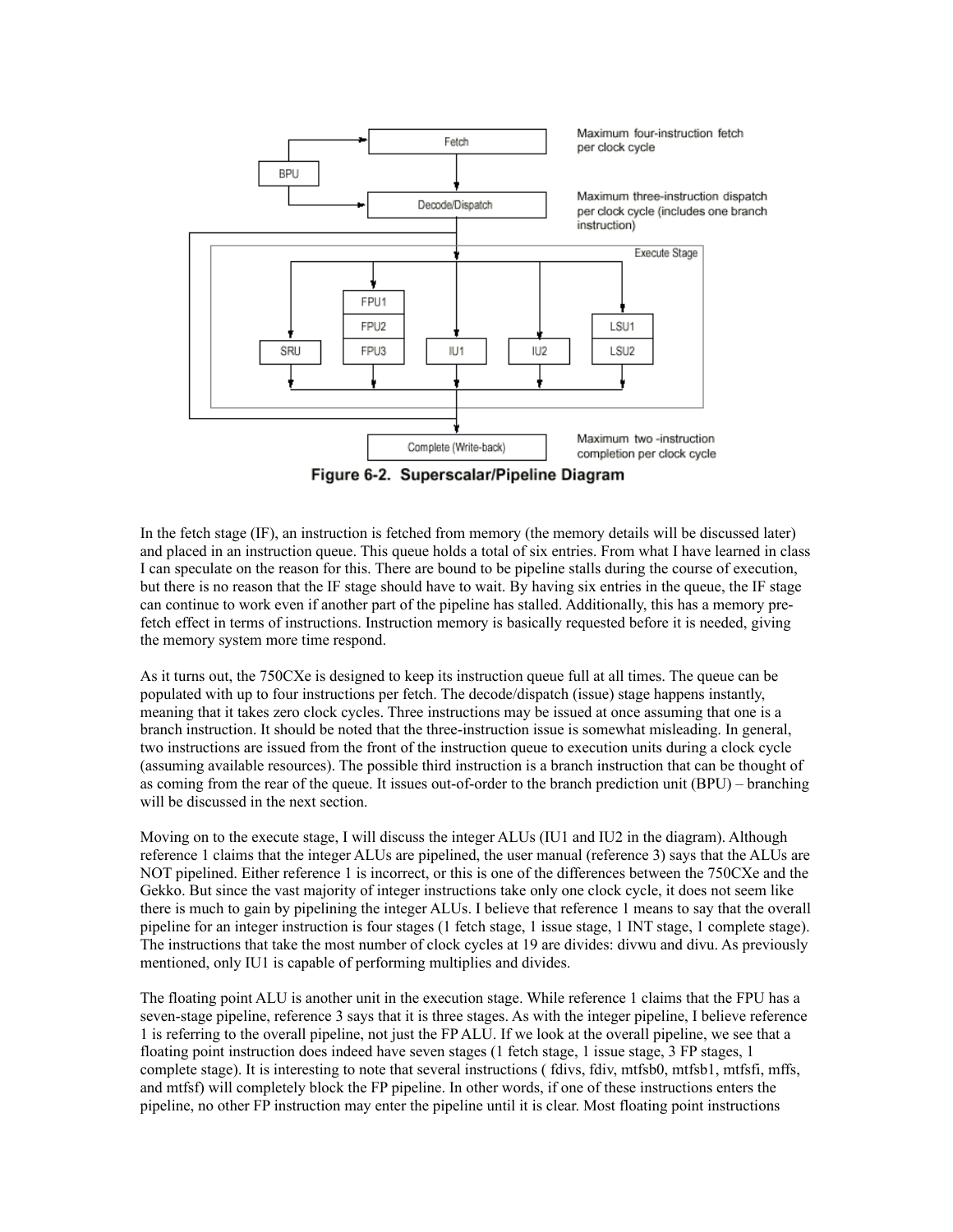spend only three or four clock cycles in the pipeline. However, the fdivs instuction takes 17 clock cycles and fdiv requires 31 cycles.

There is a single, pipelined load-store unit (LSU) that has two stages. The first stage takes care of effective address calculation while the second stage read/writes to the cache. Obviously, cache misses and other related problems will stall the LSU pipeline [231].

The last unit in the execute stage was initially a mystery to me, but I believe I now understand what it does. The system register unit (SRU) appears to perform actions that modify the normal operation of the processor. For example, the whimsically-named eieio instruction (Enforce In-Order Execution of I/O) can be used to control the order in which loads and stores access memory [390]. To make an educated guess, I would say that these are instructions that a compiler would use to optimize execution.

Following the execute stage is the complete (write back) stage. Like the fetch stage, the complete stage also has a six-element queue associated with it. On any given clock cycle, a maximum of two instructions may be "retired" (to use the terminology in reference 1) from the front of the queue. This retirement takes place at the end of the complete cycle. Although execution can occur out-of-order, the completion unit will complete instructions in-order to guarantee a consistent program state. As an aside, the out-of-order execution is aided by reservation stations and register renaming, much like Tomasulo's algorithm. When an instruction is retired, the real register is updated with the rename register results. The description given in the user manual sounds very similar to Tomasulo's algorithm, though the name "Tomasulo" is not mentioned [223].

The user manual contains much more detail and information with regards to the pipeline and it would be impossible to describe it all in a 10-page paper. I will conclude this section on processor pipeline by going through a few examples given in the user manual. The following is the sequence of instructions that will be examined [217]:

> add  $\mathbf{1}$  $\overline{2}$ fadd 3 add  $\overline{4}$ fadd br 6 5 6 fsub  $\overline{7}$ fadd 8 fadd  $\mathbf{Q}$ add 10 add  $11$ add 12 add 13 fadd  $14$ add 15 fadd 16  $17$ 18

The point of this simple example is to show the basic operation of the pipeline with integer and floating point adds. Additionally, there is a single branch instruction. In this example, it is assumed that there is always a cache hit. I disagree with user manual's numbering of instructions in this example. In the above instruction sequence, the instructions are 1-based, but in the diagram that will follow, they are 0-based. This can be a bit confusing when examining the branch instruction. To be clear, the "br 6" instruction will cause the processor to effectively skip the fsub instruction and continue execution with the seventh instruction. The following diagram shows the timing and pipeline stages for these instructions [218]. The manual also contains an excellent, cycle-by-cycle textual account to accompany the diagram [219-220]. I will paraphrase and summarize this account.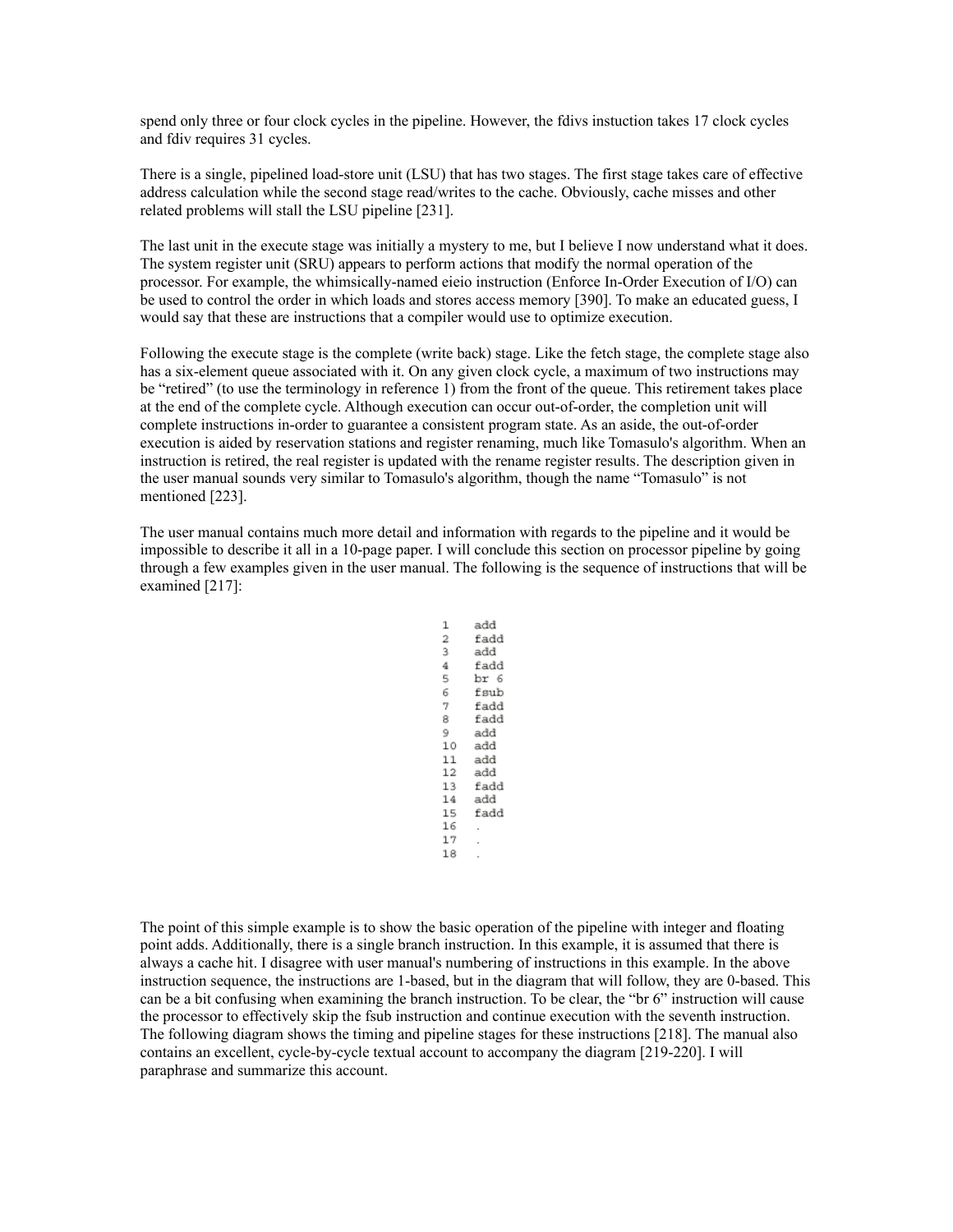

Figure 6-5. Instruction Timing-Cache Hit

In clock cycle zero, we see that the first four instructions are fetched into the instruction queue. Since the first two adds are at the front of the queue, they are dispatched at the end of the clock cycle. In clock cycle one, we see that the first two instructions have begun executing and therefore get entries in the completion queue. While the maximum number of instructions that can be fetched is four, the processor will only fetch a number of instructions equal to the number of free queue slots in the previous cycle. Therefore, we see that two instructions are fetched (br and fsub). The second two instructions move forward in the queue.

In clock cycle two, the first add completes, the first fadd enters the second stage of the FPU pipeline, the second add begins execution, and the second fadd enters the first stage of the FPU pipeline. The processor sees that there is an unconditional branch at the head of the queue, clears the instruction queue, and uses its branch target instruction cache (BTIC) to fetch two new instructions starting at the branch target. Again, only two instructions are fetched because there were only two empty slots in the instruction queue on the previous cycle.

In clock cycle three, we see that the FPU pipeline is now completely full of instructions. The second add has completed execution, but it may not be retired until the preceding fadd is finished with execution. As previously mentioned, the 750CXe requires that instructions complete in-order, which is why the second add must wait to retire. Also of interest in this clock cycle is that the fourth fadd must stall in the dispatch stage because the FPU is full. On this cycle, the processor is able to fetch the full complement of four instructions.

In clock cycle four, the FPU is again full as one fadd completes and another enters the queue. Although there are two adds at the front of the instruction queue, they may not issue because the completion queue is full. In clock cycle five, the two adds at the head of the queue must wait again because there were no empty completion spots available in clock cycle four. The third add has completed, but it must wait until it move forward in the completion queue in order to retire.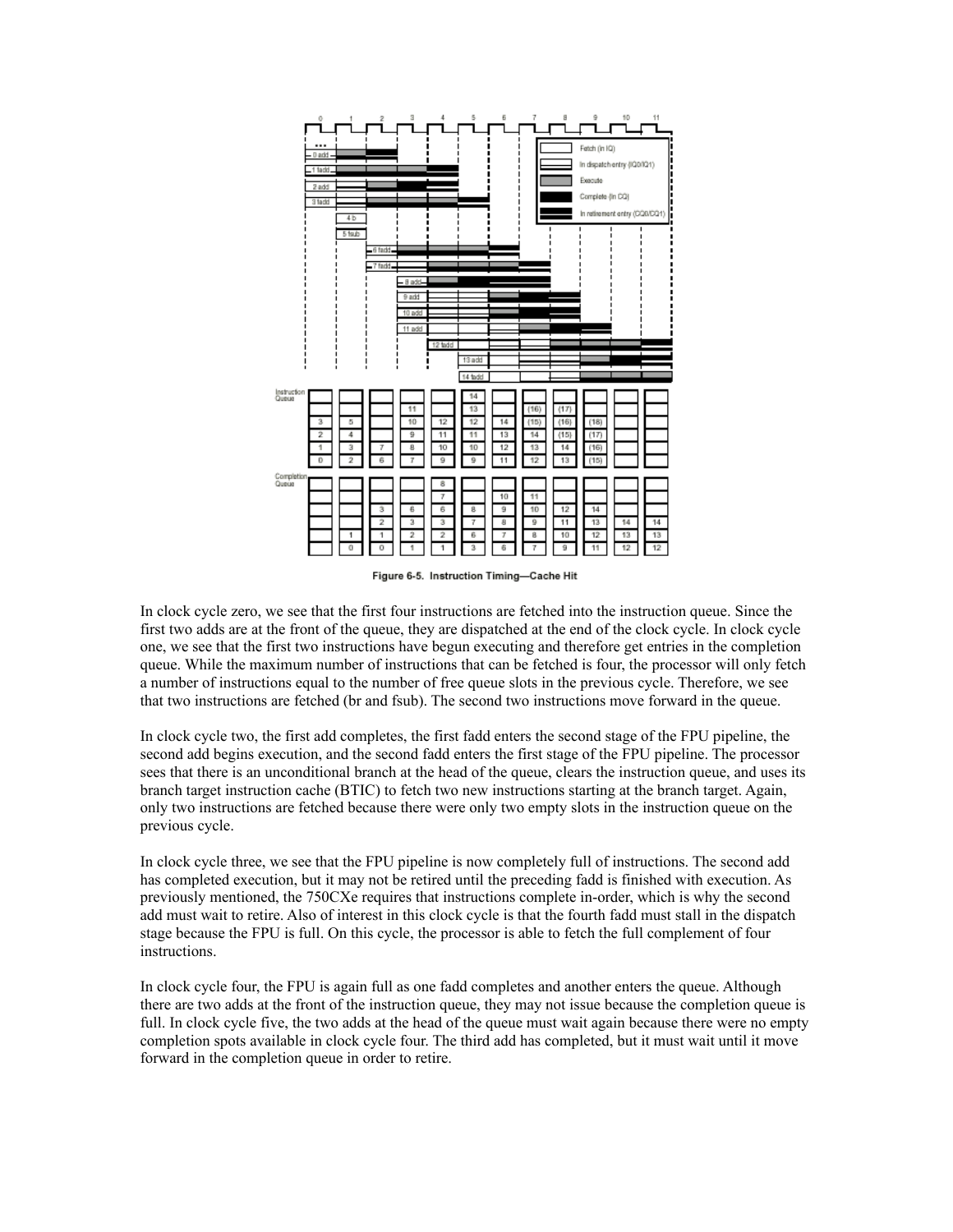The remaining cycles shed little additional light on the workings of the 750CXe and so they will not be discussed. Again, each clock cycle is explained in the user manual on pages 219-220. The last example I will show is interesting because it describes the timing that occurs on a cache miss. The diagram below shows this timing in the same format as the previous diagram [221]. The instruction sequence is the same as in the previous example, but in this case, the BTIC and both L1 and L2 caches miss when fetching instructions following the branch. The first four instructions proceed as before, but this time the branch target instructions must be fetched from main memory. In the diagram, we can see that the requested address is sent out on the bus in clock cycle two. Data comes back in 64-bit blocks (two instructions). The two target instructions make it to the processor at the beginning of clock cycle seven. In clock cycle eight, the instructions are placing in the instruction queue so that execution may being on clock cycle nine.

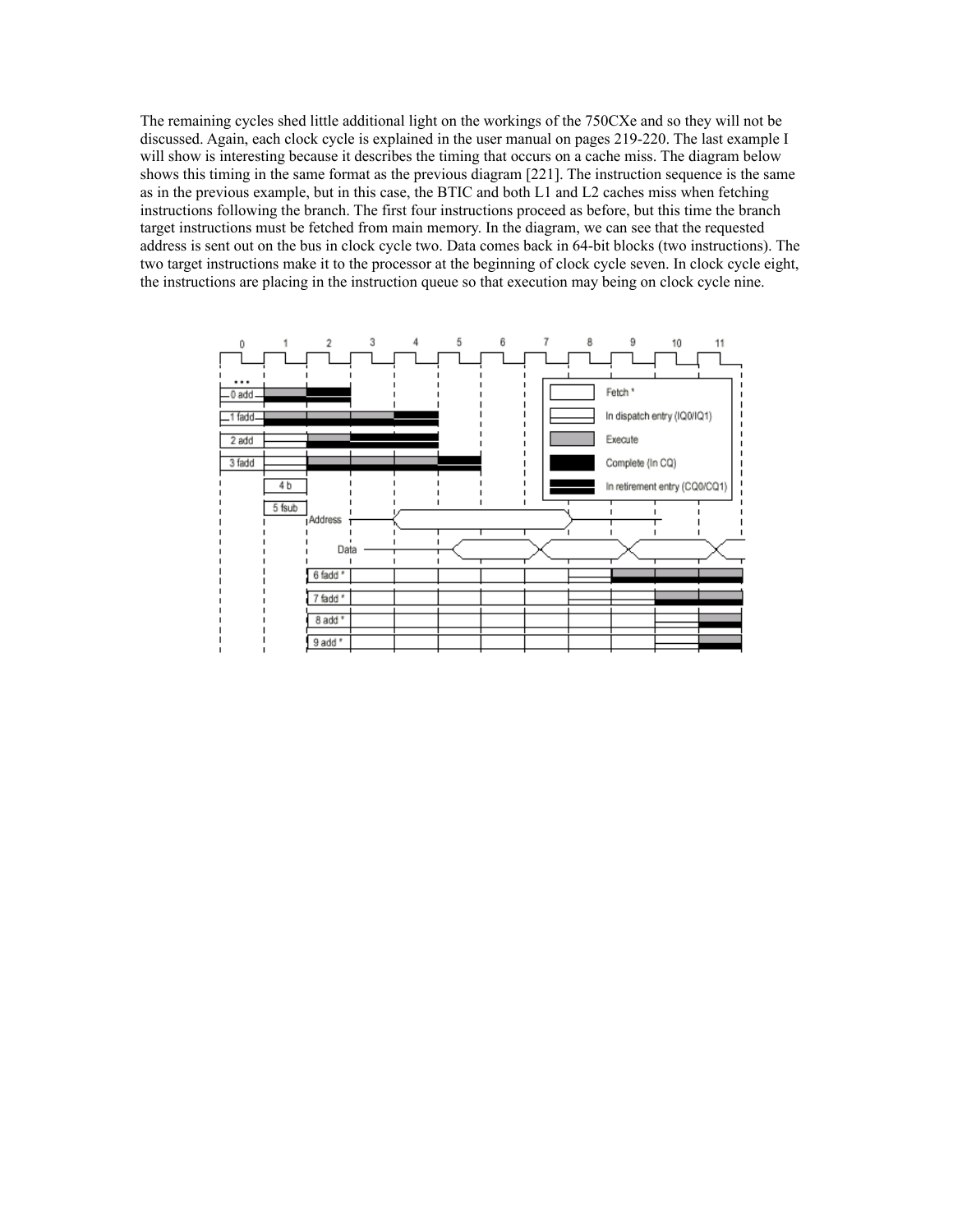# **Branch Prediction**

When the 750CXe fetches a branch instruction, it forwards it to the BPU instead of the instruction queue. In cases where it is known which way a branch will take, fetching will continue at the appropriate place. If the branch direction is not known, then the processor uses several techniques to make a prediction [214].

The first technique is not so much for branch prediction, but for speed. The branch target instruction cache (BTIC) is a 4-way associative cache with 64 entries. It is useful mainly for looping situations where a branch target will frequently reoccur. It simply maps a branch target address to sets of instructions, allowing the processor to fetch instructions quickly from the cache. The 750CXe offers another technique: dynamic branch prediction via a branch history table. This table contains 512 entries with two bits of prediction. The user manual describes the four possible states in a slightly different way than the course textbook: "not-taken, strongly not-taken, taken, and strongly taken". The third technique is static branch prediction which will be discussed later [215].

The diagram below shows how the BTIC is used and what happens on a hit or miss in the BTIC when the branch is taken [225].



Figure 6-7. Branch Taken

In the above, it is assumed that the branch target instruction is **add1**. So for the example of a BTIC hit, we see that the instruction queue is initially full and there is a branch instruction within it. On clock cycle 1, the first two adds from clock cycle 0 have issued. Since the branch was taken, the queue is flushed and populated with the first two instructions from the BTIC. These instructions issue on clock cycle 2 and the next four instructions are fetched. If the BTIC misses, then an attempt is made to fetch the instruction from the instruction cache. Since this requires another clock cycle, we see that clock cycle 1 is empty. On clock cycle 2, we see that the four branch target instructions have been fetched from the instruction cache.

The 750CXe can handle a maximum of two layers of prediction – meaning that it can predict one branch, and if another branch appears in the predicted instructions, it can also predict that one. Any instruction following a predicted branch may not be retired from the instruction queue until the prediction has been resolved. If a branch is mispredicted, then all instructions following the branch are flushed from the completion queue and the instruction queue. The correct program path then begins [227]. Thus misprediction is obviously an expensive occurrence.

As previously mentioned, the 750CXe supports static branch prediction. Basically, all branch instructions contain a field that a compiler can use to specify whether the branch should be predicted as taken or not. Static branch prediction is not the default behavior and so a special register (HID0[BHT]) must be cleared to indicate that the branch history table (and thus dynamic branch prediction) will not be used [228]. I find this to be a very powerful and elegant way of handling branch prediction. It allows for the use of compiler technology and program-specific optimization, but will default to use a reliable hardware-based prediction method.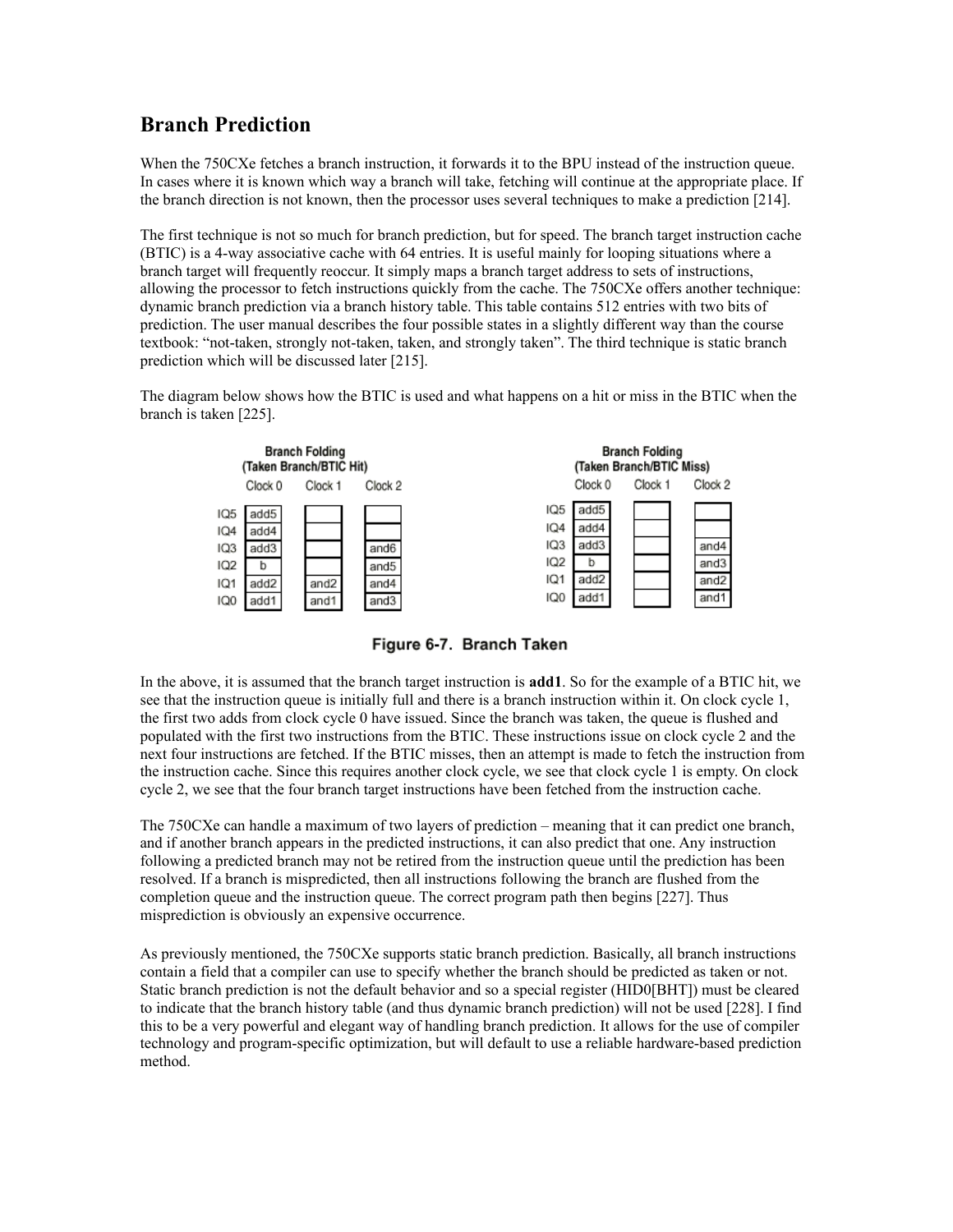I will conclude this section with a branch prediction timing example as given in the user manual. The example will use the instructions listed below [228] and the timing diagram follow [229]:

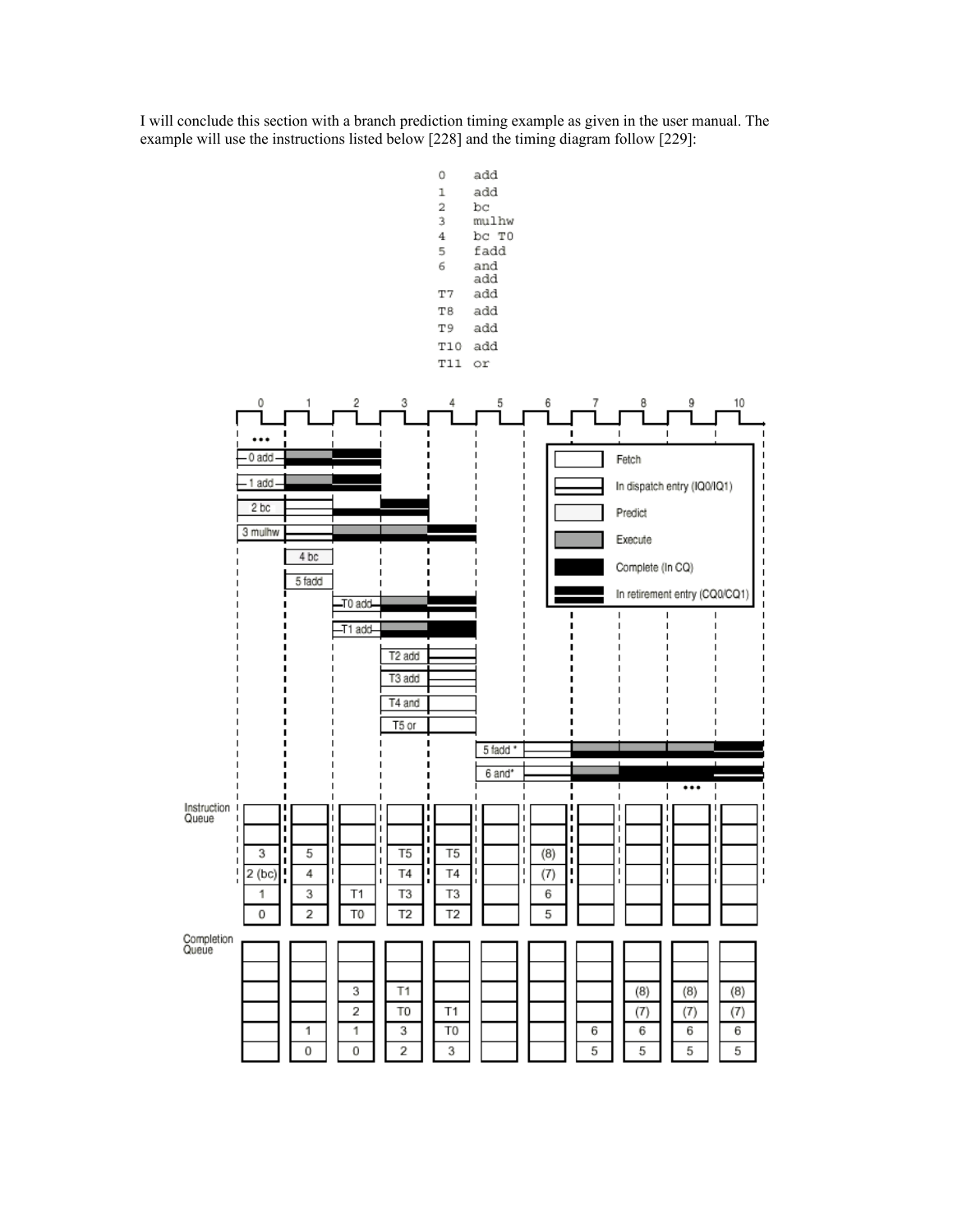Before commenting on the diagram, I should note that the instruction listing is somewhat incorrect and confusing. Following instruction 6 is an add that has no label. From the diagram, it appears that the instructions T7-T11 should be shifted upward one instruction and the final or instruction should be labeled T12. Moreover, the diagram refers to the branch targets starting with T0 to indicate the first target. But the instruction listing appears to label the first target as T7.

Clock cycle zero shows an example of a three-instruction issue. The first two adds are issued to IU1 and IU2 and the branch instruction is issued to the BPU where it is predicted that the branch will be not taken. In clock cycle one, the first branch and the mulhw instruction begin execution. Since the first branch updates one of the system registers, it must continue through execution. The second branch enters the instruction queue and it is predicted as taken. It does not modify a system register and so it may be eliminated (or "folded") from execution. It is given that this branch depends on mulhw and so it cannot be resolved until the instruction completes.

In cycle two, the second branch has been removed (folded) and the fsub instruction has been flushed. The first two branch target instructions have been placed in the queue after being grabbed from the BTIC. In cycle three, execution continues as normal along the predicted instruction path.

Cycle four is where things get interesting. The outcome of the second branch depended upon the mulhw instruction. This instruction completes in cycle four, proving the branch prediction wrong. The instruction and completion queues are flushed, and the correct instructions are determined during cycle five. The instructions are placed in the instruction queue on clock cycle six, and their execution begins on cycle seven.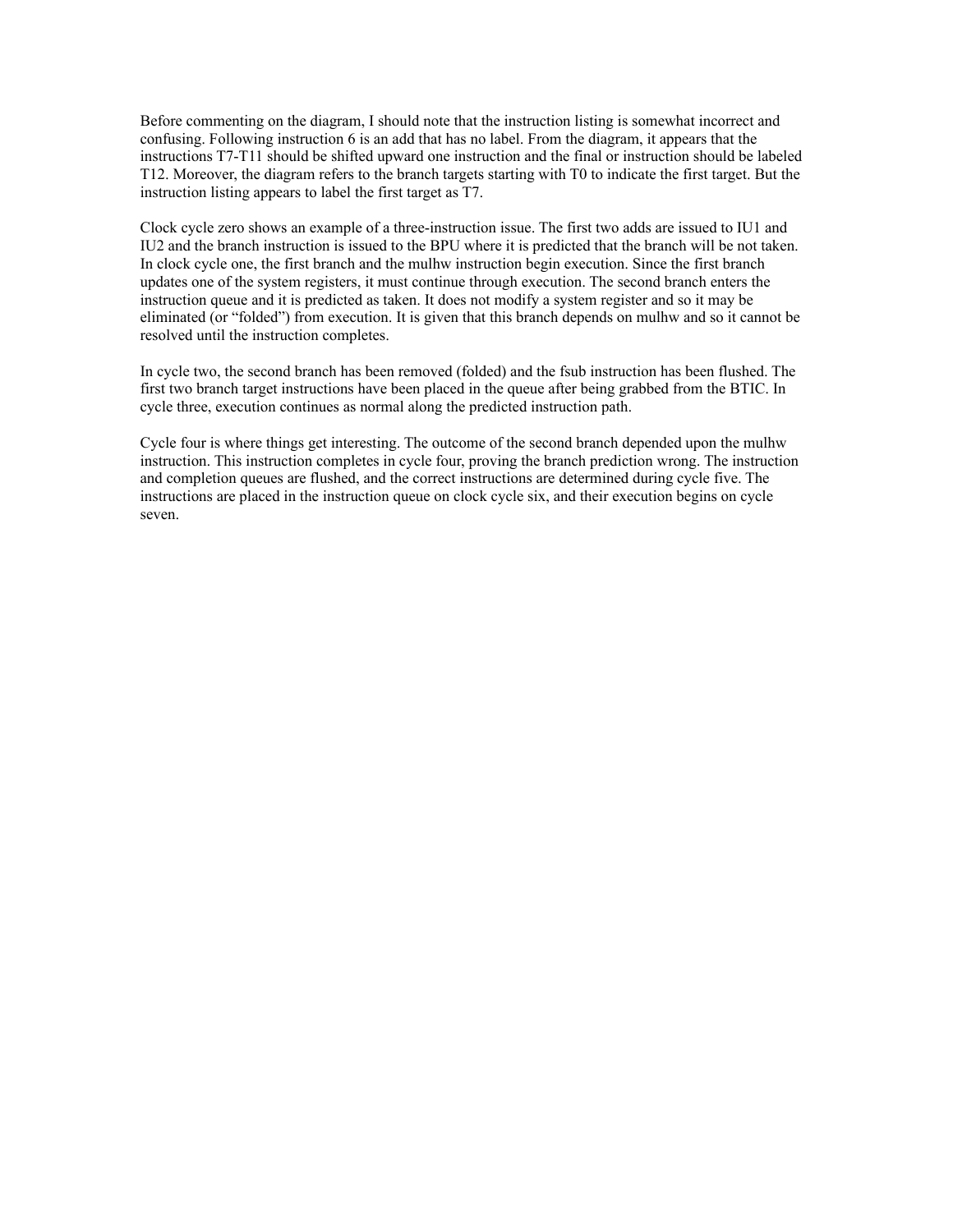### **Memory**

Reference 2 tells us that the Gekko processor has both a data and instruction cache at the L1 level. Both of these caches are 32KB and 8-way associative. It also has an L2 cache that is 256KB and is 4-way associative. Main memory is 24MB with a latency of less than 10ns at all times. The disc can hold 1.5GB and has an average access time of 128 ns.

The 750CXe contains a memory management unit (MMU) that is used primarily to translate effective addresses into physical addresses. In general, loads and stores are the only instructions that require these address translations. The processor maintains two translation look-aside buffers (TLBs), one for instructions and one for data. In fact, the 750CXe can be thought of as having two MMUs since instruction memory and data memory is handled separately [175].

The processor has an effective address space of 4GB with a page size of 4KB and a segment size of 256MB. The size of a block varies from 128KB to 256MB depending on software programming. The translation look-aside buffers are two-way set associative and contain 128 entries. The MMU also supports a UNIX-like permissions feature, giving the ability to declare parts of memory as "no execute" or "read only" [177]. The user manual provides an in-depth description of the 750CXe memory system which can be seen beginning on page 175.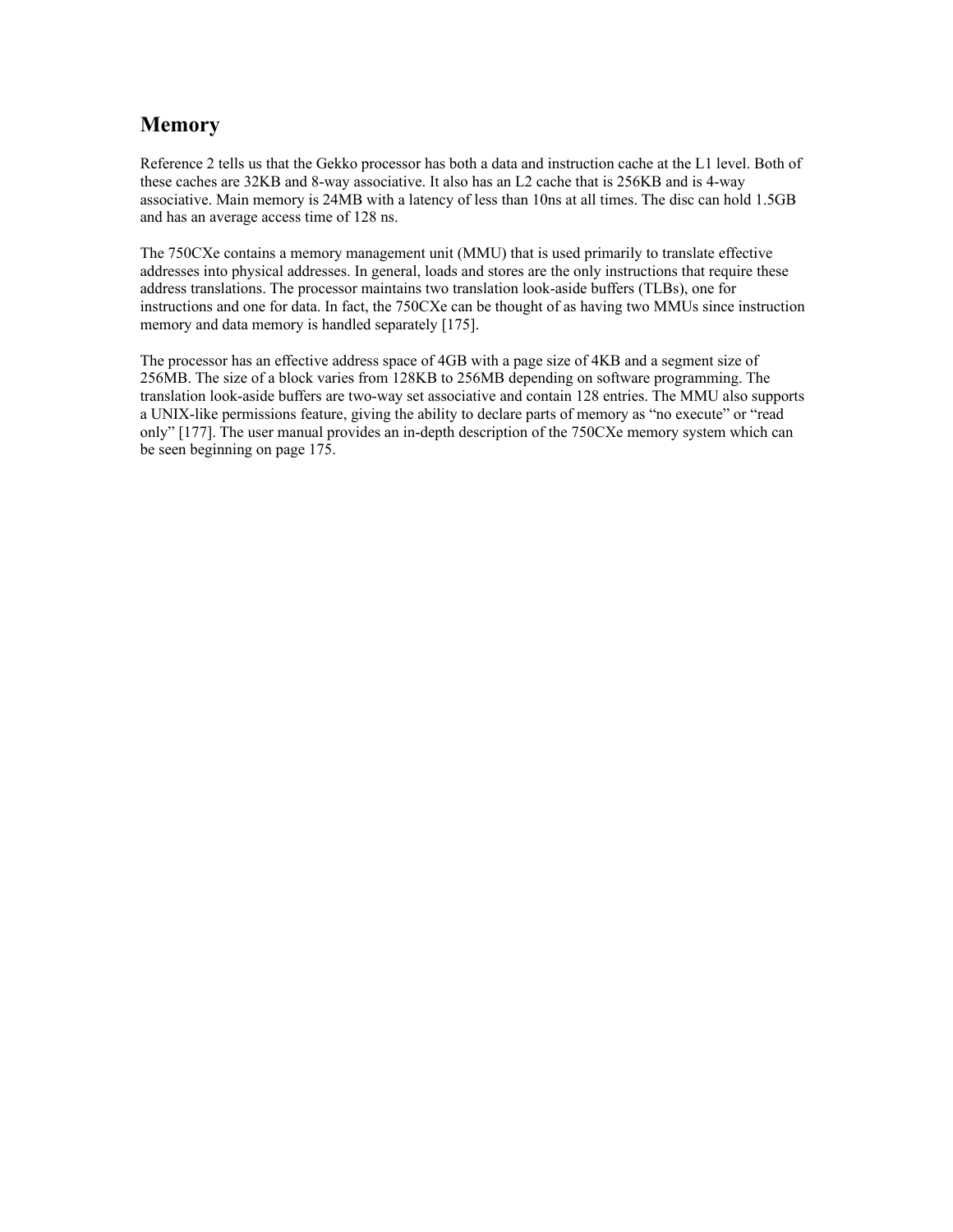# **Conclusion**

In conclusion, I was pleased to find that I understood much of what I read in the 750CXe user manual. Before taking this course, much of the manual would have been outside my realm of knowledge. Processor pipelining, register renaming, branch prediction, multiple issue, TLBs, and memory caches are all things learned in CDA5155, and all things that are described by the user manual. I found that things are a bit more complicated than in book, since this is a real life example and not a hypothetical textbook scenario.

There are several things that I would have liked to have researched but did not have the time and resources. First, it would have been nice to have the user manual for the Gekko processor so that I could have analyzed that instead of the processor it is based upon. Additionally, if I had more room and time, I would have liked to examine the "Flipper", the GameCube's graphics chip. The GameCube is capable of performing 10.5 GFLOPS and producing 6 to 12 million polygons per second (reference 2). The whole system is built to produce beautiful graphics as fast as possible and it would be interesting to examine how the hardware is built to accomplish this. I would have also liked to have been able to know the definite differences between the Gekko and the 750CXe. Aside from the addition of more instructions, I was unable to find what else was changed between the two processors.

As a fan of both computers and the Nintendo GameCube, I enjoyed gaining insight into the inner workings of my favorite gaming console. It is very rewarding to be able to apply what I have learned in class to a real-world system. In the future, I hope to follow the evolution of microprocessor design so that I may continue to understand this highly important aspect of modern technology.